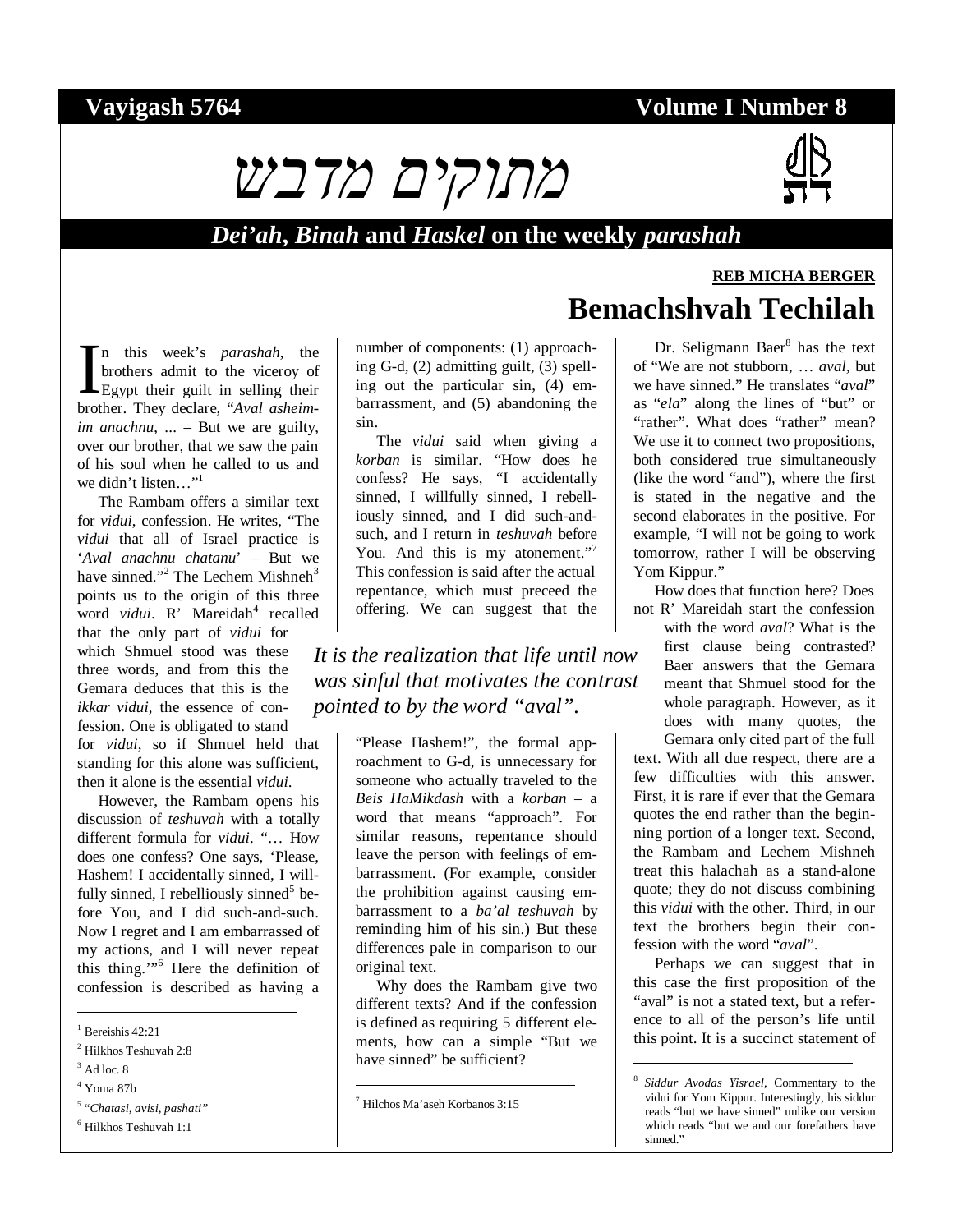-

-

#### the abandonment of the sin. More than that — this first "clause" is explained by the second clause. It is the realization that life until now was sinful that motivates the contrast pointed to by the word "*aval*". This is akin to Reish Lakish's statement that *teshuvah* motivated by love can turn sins into merits.<sup>9</sup> This also fits the translation the Targum gives our verse for " $aval$ " – "in truth"<sup>10</sup>, a translation that removes the normal connective use of "*aval*", leaving the meaning that the following clause is true. Yes, this is the underlying reason, the truth, behind why I am avowing to stop.

The words of the siddur, "*Aval anachnu chatanu*" could have just been "*Aval chatanu*" with no change in translation. However, it is significant that we draw attention to

<sup>10</sup> Bereishis 42:21, followed by Rashi ad loc.

he Gemara in Ta'anis 11a informs us, based upon Bereishis  $41:50<sup>1</sup>$  that it is for**he** Gemara in Ta'anis 11a informs us, based upon Bereishis 41:50<sup>1</sup> that it is for-<br>bidden to have *tashmish hamitah*, marital relations, during a time of famine.<sup>2</sup> Tosfos, Ta'anis 11a, sv. assur

<sup>1</sup> The verse states that Yosef's two sons were born prior to the onset of the years of famine. The gemara thus derives that Yosef did not have children after the onset of the famine because he was refraining from sexual relations.

<sup>2</sup> As the language of the Gemara and subsequent halachic works is in the masculine, this raises the issue of whether this prohibition is specifically on the male or also includes the female. If the prohibition is only in regard to the male then it may be subject to the Biblical command of *onah*, the husband's marital responsibilities to his wife (see Rambam, Mishneh Torah, Hilchos Ishus 141-7; 151), and thus observance of the famine prohibition may be dependent upon the "*anachnu*", our selves. Unlike a guilty party saying that "violence erupted", we stress that it was I who did it. An admission that not only the act has to be addressed, but also the self and the personality that lead to it.

If we take the brothers' *vidui* as the origin of repentance *vidui*, it is even more so—"*Aval asheimim anachnu*" does not describe an activity, that is in the rest of the verse. "*Asheimim*" is an adjective, a selfdescription. Perhaps we change it into "*chatanu*" for reasons similar to why so many social workers and psychologists avoid labeling. If someone defines himself as "an angry person", he minimizes his ability to change. "What can I do? That's what I am!" Perhaps this motivated Chazal's change, making the language into something less definitional.

But even without this speculation, we have a means of explaining why the Rambam provides two different versions of *vidui*, and why our siddur

l'adam asks how was it permitted for Levi to have *tashmish* for we are taught that Yocheved was conceived and born on the journey to  $Egypt?$ <sup>3</sup> Tosfos thus answers that this prohibition must not apply to everyone but only to one wishing to observe a higher level of righteousness.<sup>4</sup>

wife's waiving of her *onah* rights which she would not be obligated to do. If the prohibition applies to both genders, since the wife is inherently prohibited from having relations, *onah* is not an issue. See, further, Pischei Teshuvah, Orach Chaim 574. Whether statements, in the Gemara and in halachic works, made in the masculine apply only to males or to both sexes is a matter of great discussion in the sources, both generally and specifically, and is worthy of further investigation.

3 See Bava Basra 123b

-

<sup>4</sup> This answer, in itself, poses a problem, for various reasons, to the commentators.

# **2** *Mesukim Midevash*

ask us to say both. The first *vidui* is on the act, which is why it must include an itemization of the particular sin. The second is on the whole attitude that lead to the act. There are in essence two kinds of repentance.

It is not until Yosef reveals himself that the brothers learn the full extent of how the post-"*aval*"-world is a truth that is built upon their preconfession life. "Hashem sent me before you to give a remnant in the  $l$ and...<sup>"11</sup> This is a critical lesson for the *ba'al teshuvah*. Rather than the "wasted years" being regrettable false steps taken, they become like merits, steps in the positive result, a critical part of the *oveid Hashem* that the person is today. The "*aval*" of personal change is not only a contrast; it is also a critical con nection.

 $11$  Bereishis 45:7

 $\overline{a}$ 

 $\overline{a}$ 

# **RABBI BENJAMIN HECHT Bakeish Shalom**

Torah Temimah, Bereishis 41:50, note 8 challenges this answer for it implies that, while Yosef met this higher standard of *chassidus*, Levi did not. How can we say that Levi, who is specifically praised with the term *chassid*, did not perform an act of *chassidus*? Thus the Torah Temimah explains that the prohibition on *tashmish* during a famine only applies to one who is not actually suffering from the famine itself. Refraining from *tashmish* is a way by which an individual not subject to the tribulations

The most powerful challenge is that the Gemara presents this as a universal law, not as a behavior for only stringent individuals. Some wish to explain Tosfos by stating that they are only making this distinction prior to Sinai but subsequent to Sinai this prohibition became applicable to all. In fact, many different answers to Tosfos' question are presented by the commentators.

<sup>9</sup> Yoma 86a, as Reish Lakish is explained by subsequent Gemara.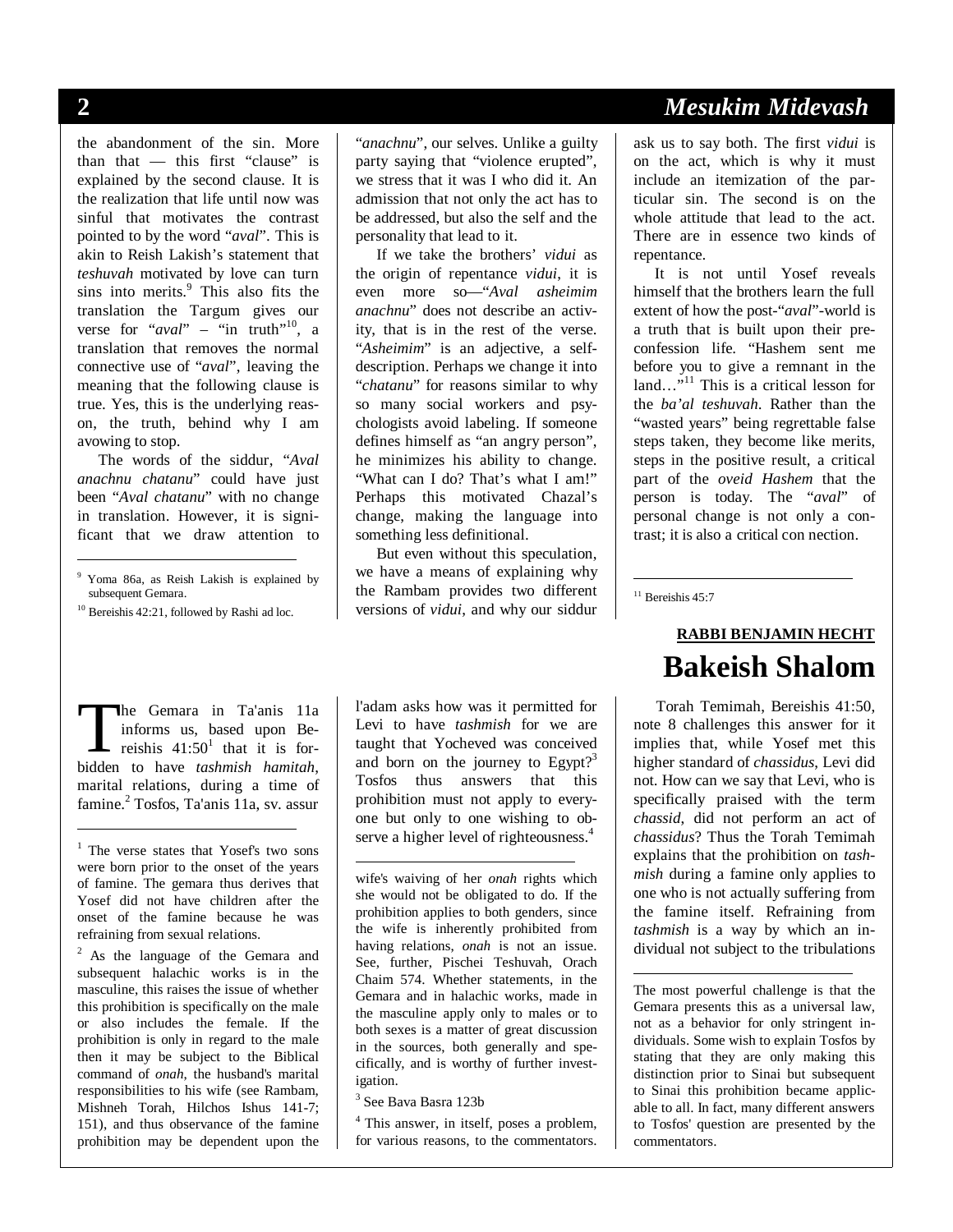## *Mesukim Midevash* **3**

of a community can, nevertheless, indicate that he is still bound to the community in times of trouble.<sup>5</sup>

For the one actually suffering from the famine, the Torah Temimah continues, there is no prohibition in maintaining *tashmish* for it makes no sense to add pain to an already painful situation. Thus Yosef, who was not subject to the pain of the famine, refrained from marital relations while Levi, who was subject to the pain of the famine, did not.

As the Torah Temimah freely states, his conclusion is novel and contrary to the established halachic understanding of the law.<sup>6</sup> He admits that much more Torah analysis and study is demanded before this view of the law can be applied. Yet, his words raise significant issues that must be addressed both in determining the proper response to our pain and to another's pain.

On the surface the *Halachah* demands of one who is already suffering from the effects of a famine to also impose upon oneself the pain of separation from one's spouse. The Torah Temimah questions why. Why should the *Halachah* impose further suffering upon one already suffering? The simple answer is that the *Halachah* is demanding consistency, a consistency that is also found in other halachic categories such as mourning.<sup>7</sup> When there is major pain, as in the case of famine, it must dominate one's being and honesty demands that there be a consistent response of the individual to this overriding reality.

5 Ta'anis 11a actually continues with the importance of identifying with a community and not separating from it during times of trouble. See, further, Shulchan Aruch, Orach Chaim 574:5.

-

- 6 See Shulchan Aruch, Orach Chaim 240:12; 574:4. See, specifically, Mishnah Berurah 574:9.
- 7 In terms of *simchah*, joy, we also see this demand for consistency in such matters as the holidays.

Yet is it still fair to impose greater suffering? A review of the variant

*When there is major pain, as in the case of famine, it must dominate one's being and honesty demands that there be a consistent response of the individual to this overriding reality.*

> halachic sources will actually show that this concern is also of significance even if phrased in somewhat different language. There are many exceptions to this prohibition that perhaps, at their source, demonstrate an attempt to balance these two concerns. In responding to one's own pain, one must attempt consistency in one's being but one must not further afflict oneself. With the Torah Temimah's words, the recognition of this attempt to balance for which we must strive is fully articulated.

> The Torah Temimah also introduces a new dimension in our understanding of how to respond to another's pain. Clearly we must identify with a community in pain but how? Mishnah Berurah 574:13 specifically mentions the demand for practical assistance. If we are able, both spiritually (through prayer and fasting) and physically (through money), to help a community in need, we must do so. There is also the call to publicly identify with those who are suffering and thus the rich individual who has food during a time of famine should still be careful to not publicly display his abundance.<sup>8</sup> By specifically demanding a restraint on *tashmish hamitah*, the Torah Temimah is going beyond the call for a public or practical display of identification. What one does in one's bedroom is not known to any other. The call is existential and exists within the privacy of one's soul. We must personally feel the pain of the other and make a statement in this regard – not

-

to the other but to ourselves. Thus it is in a matter of privacy that the

> Torah Temimah sees the specific need for identification not to replace the public and practical but in addition to it. It is the statement of one's soul but, more importantly, to one's soul.<sup>9</sup>

Nonetheless there is still a distinction between the situation of this individual and the situation of the community and so there is still a limit to how far the process of identification can go. Thus the commentators all point to a limit which, in general terms, describes a situation when the concern for the community could lead to the harming of oneself. Just as we attempt to relate with a steadying balance to our own pain, there is a demand for balance in how we relate to another's pain.

 $\overline{a}$ 

<sup>9</sup> I would further contend that this must be specifically private, for an act of identification that is public must also consider the problem of perceived sarcasm. When a rich individual acts poor, the poor may not perceive a warmth of identification but rather may feel a pain of perceived mockery. One truly in pain does not necessarily want another, who can escape the pain, to experience the pain in an act of identification. The identification may, in fact, be seen as ridiculing the pain for it may imply that the pain is not so bad – for if it were, one would not so identify. One would not want such pain Again there is a balance demanded – not to flaunt but also not to overidentify. See, also, Rabbi Benjamin Hecht, "The Evil Of Chesed", *Nishma Update* 5757-1.

<sup>8</sup> See, further, Torah Temimah, Bereishis 42:1, note 1.